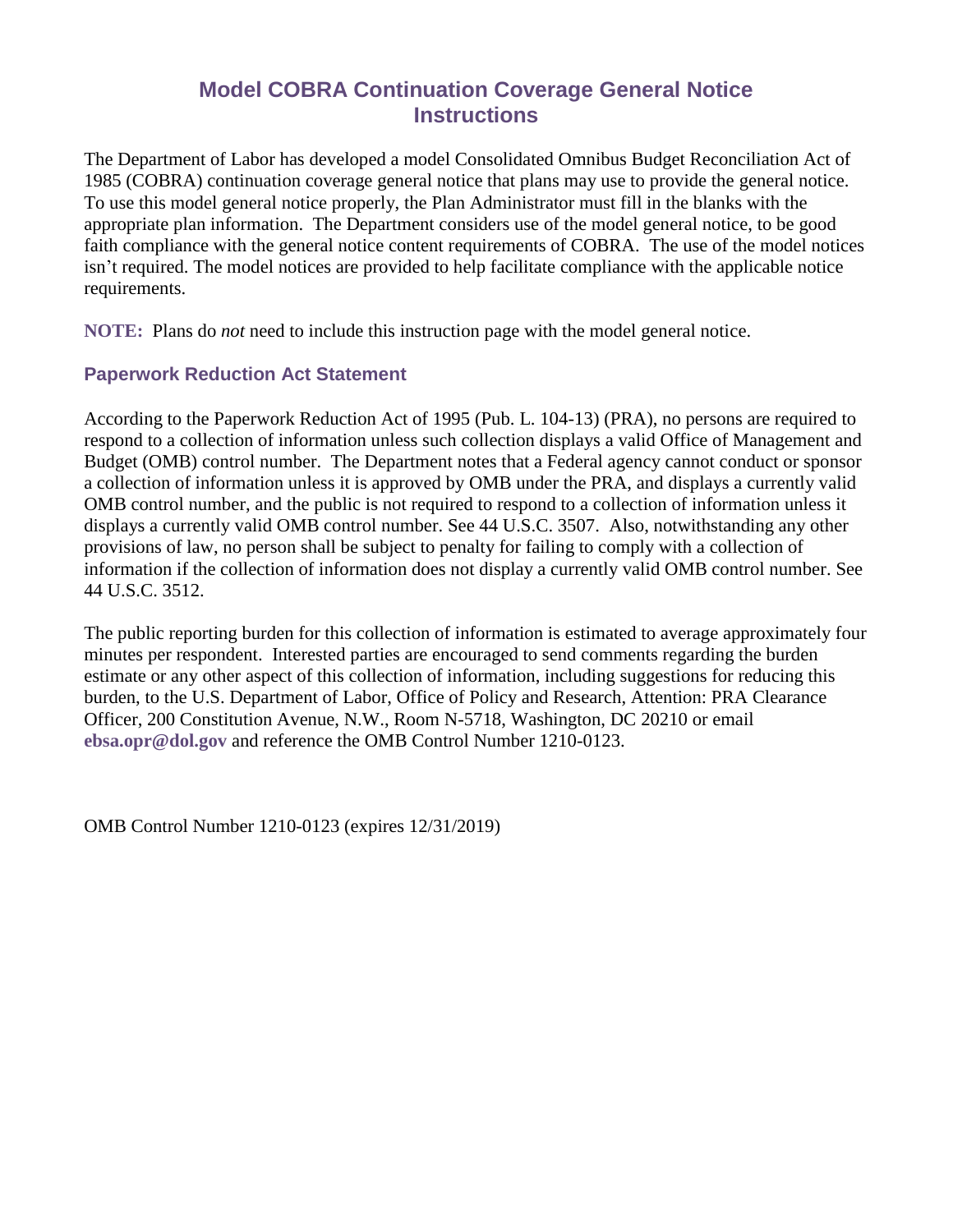## **Notice of COBRA Continuation Coverage Rights Plymouth County**

### **\*\* Continuation Coverage Rights Under COBRA\*\***

#### **Introduction**

You're getting this notice because you recently gained coverage under a group health plan (the Plan). This notice has important information about your right to COBRA continuation coverage, which is a temporary extension of coverage under the Plan. **This notice explains COBRA continuation coverage, when it may become available to you and your family, and what you need to do to protect your right to get it.** When you become eligible for COBRA, you may also become eligible for other coverage options that may cost less than COBRA continuation coverage.

The right to COBRA continuation coverage was created by a federal law, the Consolidated Omnibus Budget Reconciliation Act of 1985 (COBRA). COBRA continuation coverage can become available to you and other members of your family when group health coverage would otherwise end. For more information about your rights and obligations under the Plan and under federal law, you should review the Plan's Summary Plan Description or contact the Plan Administrator.

**You may have other options available to you when you lose group health coverage.** For example, you may be eligible to buy an individual plan through the Health Insurance Marketplace. By enrolling in coverage through the Marketplace, you may qualify for lower costs on your monthly premiums and lower out-of-pocket costs. Additionally, you may qualify for a 30-day special enrollment period for another group health plan for which you are eligible (such as a spouse's plan), even if that plan generally doesn't accept late enrollees.

### **What is COBRA continuation coverage?**

COBRA continuation coverage is a continuation of Plan coverage when it would otherwise end because of a life event. This is also called a "qualifying event." Specific qualifying events are listed later in this notice. After a qualifying event, COBRA continuation coverage must be offered to each person who is a "qualified beneficiary." You, your spouse, and your dependent children could become qualified beneficiaries if coverage under the Plan is lost because of the qualifying event. Under the Plan, qualified beneficiaries who elect COBRA continuation coverage must pay for COBRA continuation coverage.

If you're an employee, you'll become a qualified beneficiary if you lose your coverage under the Plan because of the following qualifying events:

- Your hours of employment are reduced, or
- Your employment ends for any reason other than your gross misconduct.

If you're the spouse of an employee, you'll become a qualified beneficiary if you lose your coverage under the Plan because of the following qualifying events:

- Your spouse dies;
- Your spouse's hours of employment are reduced;
- Your spouse's employment ends for any reason other than his or her gross misconduct;
- Your spouse becomes entitled to Medicare benefits (under Part A, Part B, or both); or
- You become divorced or legally separated from your spouse.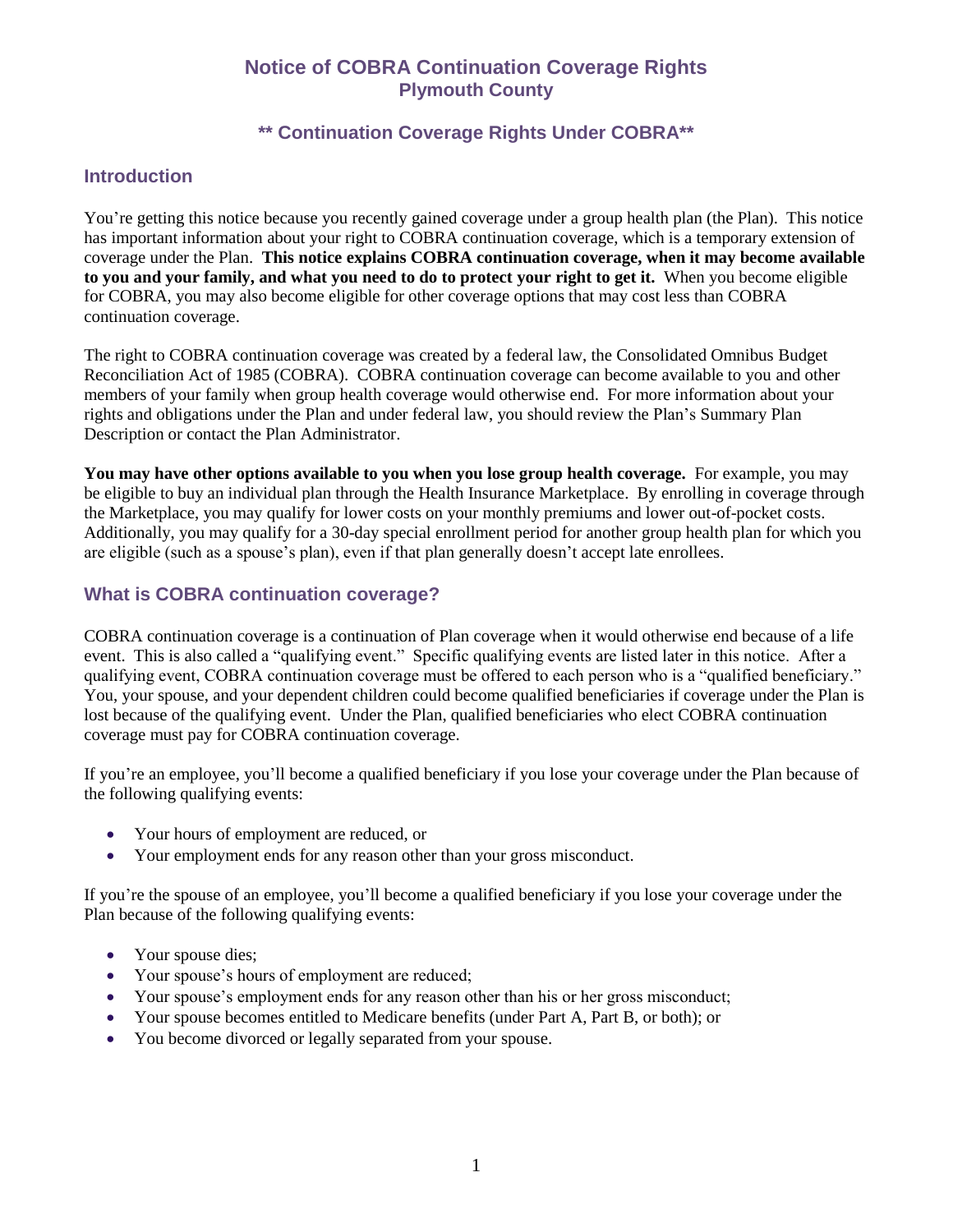Your dependent children will become qualified beneficiaries if they lose coverage under the Plan because of the following qualifying events:

- The parent-employee dies;
- The parent-employee's hours of employment are reduced;
- The parent-employee's employment ends for any reason other than his or her gross misconduct;
- The parent-employee becomes entitled to Medicare benefits (Part A, Part B, or both);
- The parents become divorced or legally separated; or
- The child stops being eligible for coverage under the Plan as a "dependent child."

#### **When is COBRA continuation coverage available?**

The Plan will offer COBRA continuation coverage to qualified beneficiaries only after the Plan Administrator has been notified that a qualifying event has occurred. The employer must notify the Plan Administrator of the following qualifying events:

- The end of employment or reduction of hours of employment;
- Death of the employee;
- The employee's becoming entitled to Medicare benefits (under Part A, Part B, or both).

**For all other qualifying events (divorce or legal separation of the employee and spouse or a dependent child's losing eligibility for coverage as a dependent child), you must notify the Plan Administrator within 60 days after the qualifying event occurs. You must provide this notice to: Jan Hoffman – Plymouth County Auditor's Office.**

### **How is COBRA continuation coverage provided?**

Once the Plan Administrator receives notice that a qualifying event has occurred, COBRA continuation coverage will be offered to each of the qualified beneficiaries. Each qualified beneficiary will have an independent right to elect COBRA continuation coverage. Covered employees may elect COBRA continuation coverage on behalf of their spouses, and parents may elect COBRA continuation coverage on behalf of their children.

COBRA continuation coverage is a temporary continuation of coverage that generally lasts for 18 months due to employment termination or reduction of hours of work. Certain qualifying events, or a second qualifying event during the initial period of coverage, may permit a beneficiary to receive a maximum of 36 months of coverage.

There are also ways in which this 18-month period of COBRA continuation coverage can be extended:

#### *Disability extension of 18-month period of COBRA continuation coverage*

If you or anyone in your family covered under the Plan is determined by Social Security to be disabled and you notify the Plan Administrator in a timely fashion, you and your entire family may be entitled to get up to an additional 11 months of COBRA continuation coverage, for a maximum of 29 months. The disability would have to have started at some time before the 60th day of COBRA continuation coverage and must last at least until the end of the 18-month period of COBRA continuation coverage.

#### *Second qualifying event extension of 18-month period of continuation coverage*

If your family experiences another qualifying event during the 18 months of COBRA continuation coverage, the spouse and dependent children in your family can get up to 18 additional months of COBRA continuation coverage, for a maximum of 36 months, if the Plan is properly notified about the second qualifying event. This extension may be available to the spouse and any dependent children getting COBRA continuation coverage if the employee or former employee dies; becomes entitled to Medicare benefits (under Part A, Part B, or both); gets